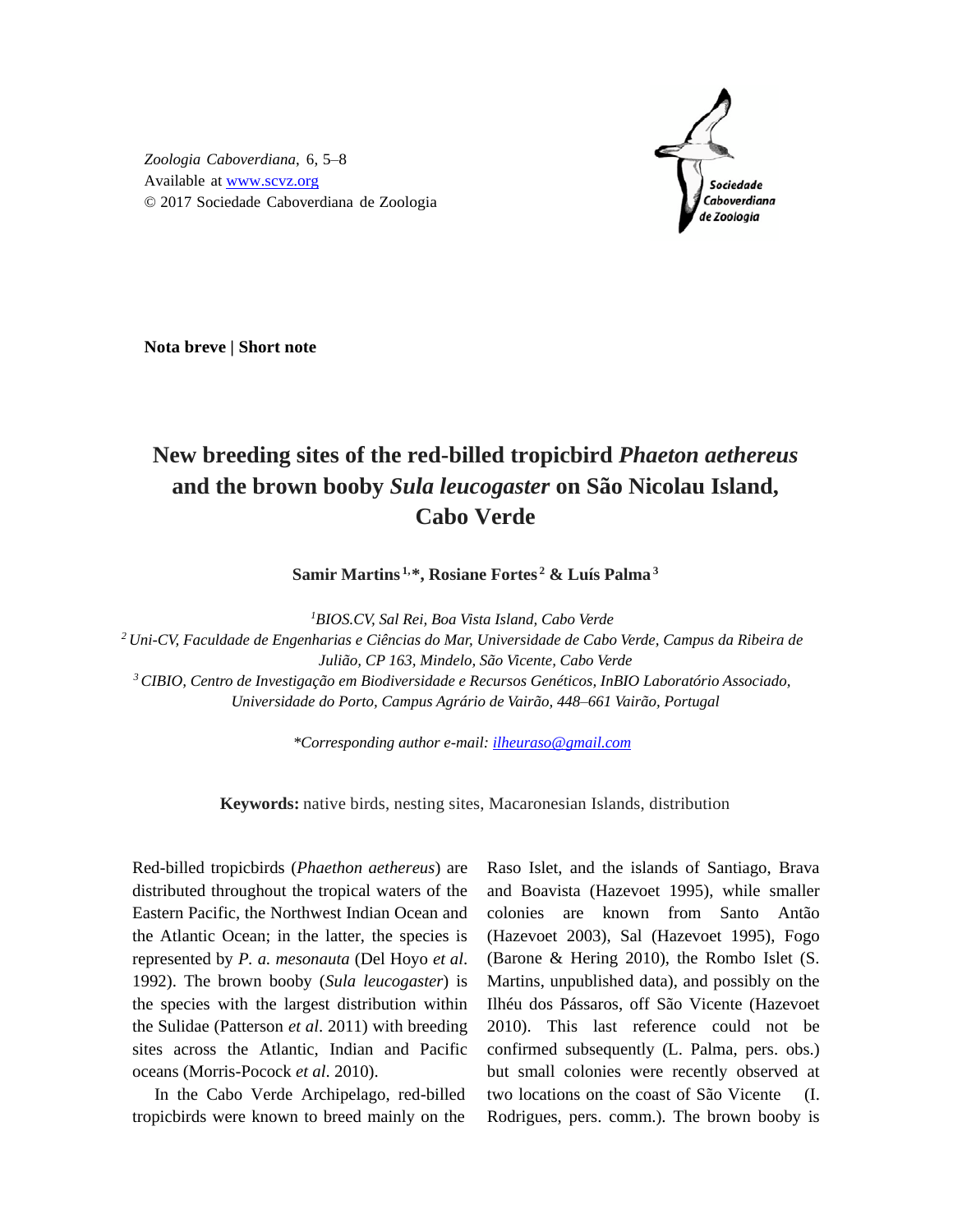known to breed on Santiago, Raso, Brava and Boavista (Hazevoet 1995). On São Vicente, Sal, and Rombos they are probably now extinct, as we failed to find any colonies despite repeated searches between 2010 and 2013 (S. Martins, pers. obs.). Until now, red-billed tropicbirds and brown boobies had not been reported breeding on the island of São Nicolau, although a significant breeding colony is located on Raso, roughly 16 km away.

From middle January to late March 2016, the entire coast of São Nicolau Island was

thoroughly surveyed by car and on foot, and by boat where access by land was impractical. In early February we found a small colony of at least 14 red-billed tropicbirds and a second colony of at least 4 individuals about two kilometres to the East (Figs.  $1 \& 2$ ). All birds seen were adults. Further to the West, we encountered a perched male brown booby at Baía da Chacina, and although we saw only one individual, the thick layers of guano indicated a possible breeding site (Fig. 1).



**Fig 1**. Map of the island of São Nicolau with records of: red-billed tropicbird colonies (black triangles; western colony: N 16° 33' 19.3''/W 24° 02' 59.9'', eastern colony: N 16° 33' 04.7''/W 24° 01' 56.1''); putative brown booby colony (grey circle; N 16°34'13''/W 24°07'34''); possible brown booby colonies (open squares; northwest colony: N 16°39' 18.37"/W24°25'11.53", northeast colony: N 16° 35' 25"/W24° 02' 19").

We found two other possible brown booby colonies, as suggested by the abundant whitewash on the sea cliffs, respectively at the northwestern and northeastern ends of the island (Fig. 1). Yet, the distance from our position, the difficult access by land, and the adverse weather and rough sea conditions precluded a closer look. Further fieldwork is needed to confirm these breeding sites of brown boobies on São Nicolau.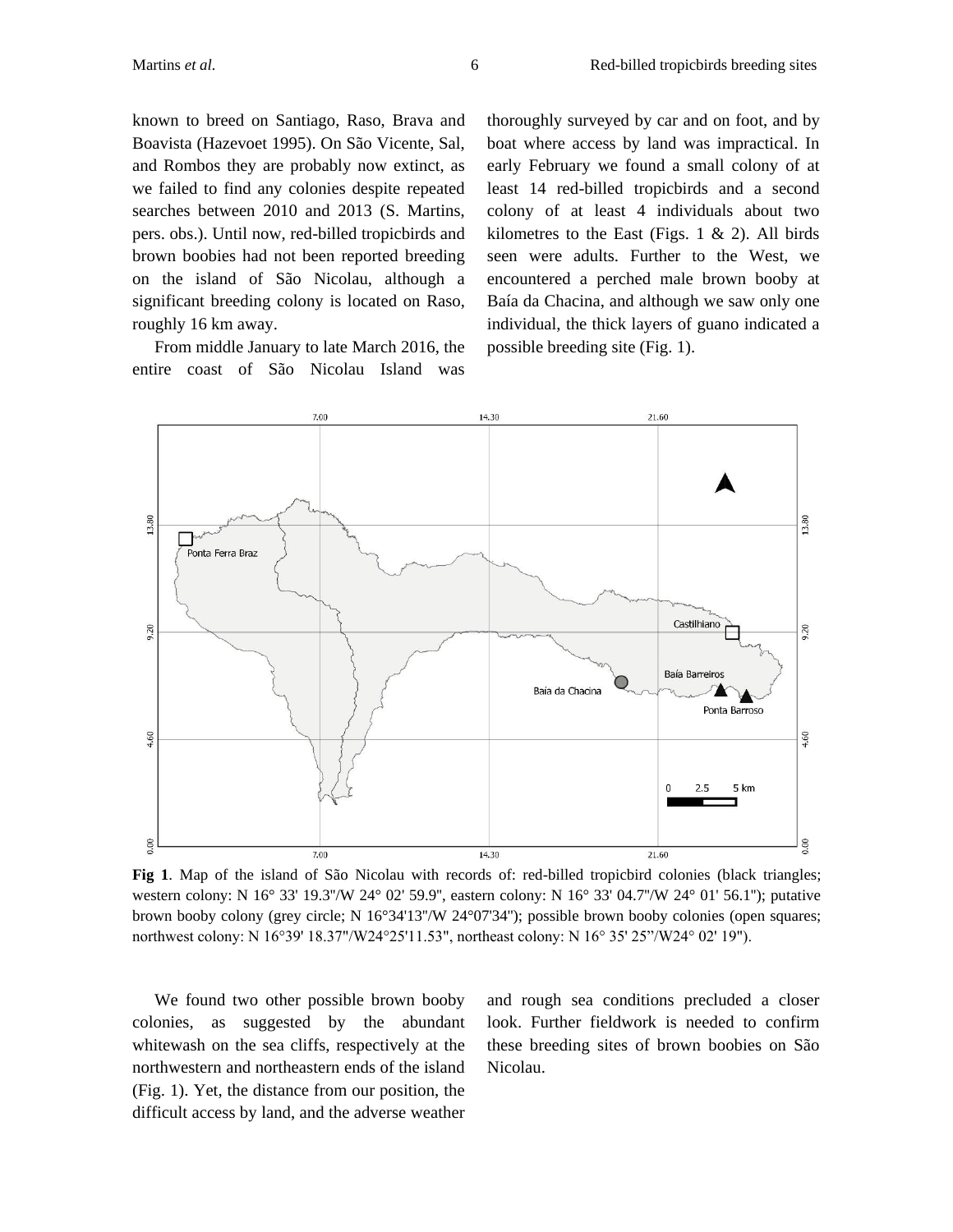

**Fig 2.** Red-billed tropicbirds at a sea cliff, São Nicolau, 6<sup>th</sup> February 2016 (photo by S. Martins).

## ACKNOWLEDGEMENTS

We thank to Monte Gordo Natural Park (especially Ivani Duarte) and the Delegacy of the Ministry of Rural Development (especially Luciano Gomes) for logistic support. We also thank to Alex Vieira and Ildo Rodrigues for help in fieldwork, and to Isabel Rodrigues for sharing unpublished data. The observations

.

were done during an Egyptian vulture status assessment funded by the Cabo Verde National Directorate for the Environment, and a BsC study on the osprey population funded by Cabeólica S.A., Head of Environment, Social and Administrative Department

## REFERENCES

- Barone, R. & Hering, J. (2010) Recent bird records from Fogo, Cape Verde Islands. *Bulletin of the African Bird Club*, 17, 71–78.
- Del Hoyo, J., Elliot & A. Sargatal, J. (Eds) (1992) *Handbook of the Birds of the World*, *Volume 1 Ostrich to Ducks*. Lynx Edicions, Barcelona, 696 pp.
- Hazevoet, C.J. (1995) The birds of the Cape Verde Islands. *British Ornithologists' Union Check-list*, 13, 1–192.
- Hazevoet, C.J. (2003) Fifth report on birds from the Cape Verde Islands, including records of 15 taxa new to the archipelago. *Arquivos do Museu Bocage Nova Série* 3, 503–528.